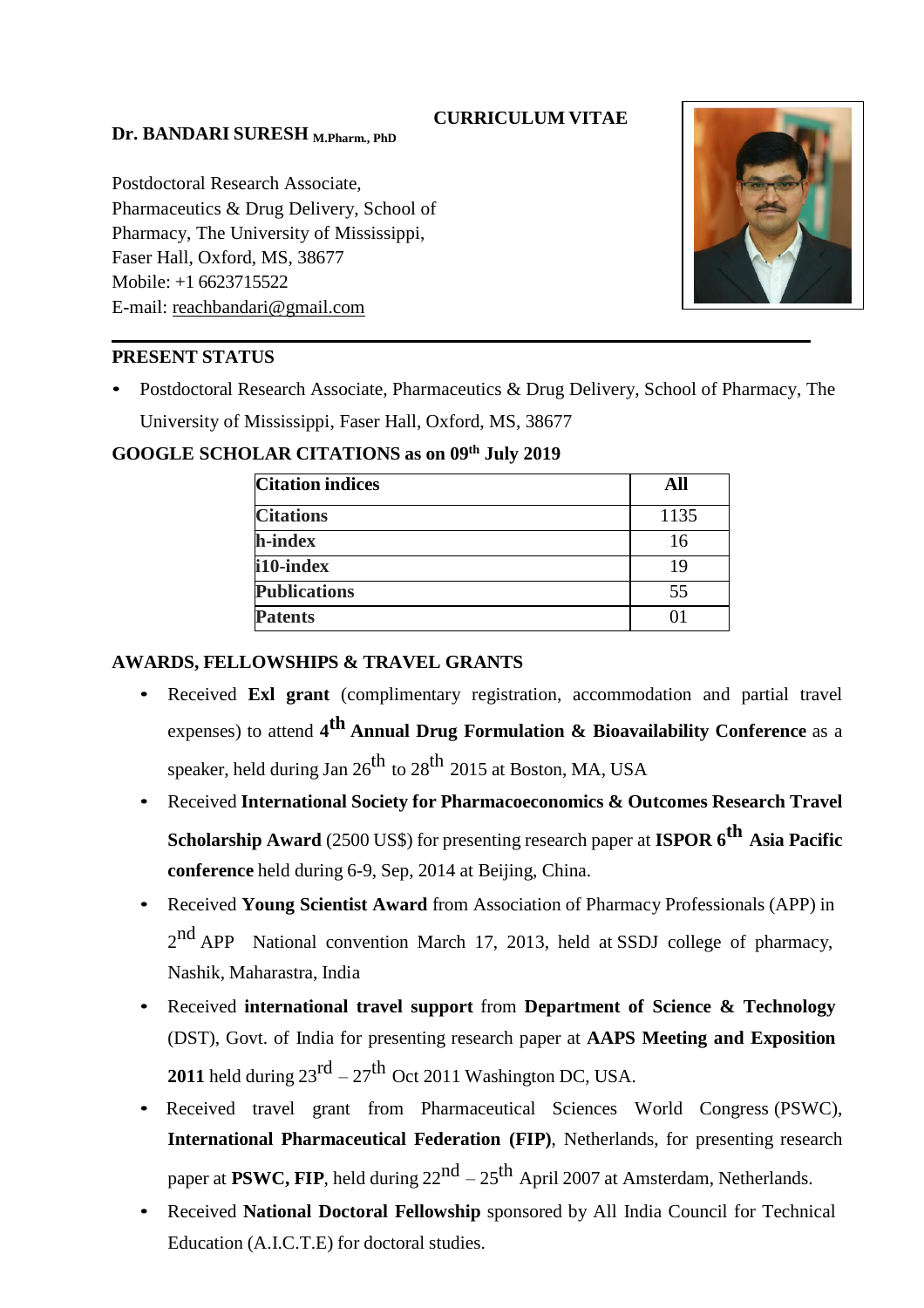• Qualified **GATE 2000** with **99.44** percentile (All India **18th rank**) and received fellowship for post-graduation (**M. Pharm**) studies from University Grants Commission.

# **ACADEMIC QUALIFICATIONS**

- **Ph.D (Pharmaceutical Sciences) – 2005 to May 2009** University College of Pharmaceutical Sciences, **Kakatiya University**, Warangal, India. **Title:** Design and Evaluation of gastrointestinal retentive drug delivery systems
- **Master of Pharmacy (2000-2002)** Department of Pharmaceutical Sciences, **Andhra University**, Vishakapatnam, A.P. **Specialization:** Pharmaceutical Technology Passed with 70.1 percent aggregate
- **Bachelor of Pharmacy (1995-1999)** Roland Institute of Pharmaceutical Sciences, **Berhampur University**, Ganjam, Orissa. Passed with 70.8 percent aggregate
- **Intermediate (10+2), (1993 – 1995)**
	- **Board of Intermediate Education**, Andhra Pradesh.

Passed with 71.8 percent

• **School of Secondary Education** 1993 **Central Board of Secondary Education**, New Delhi.

Passed with 60.1 percent

## **INTERNATIONAL VISITS**

|                               | Duration of visit |            | Purpose of visit                                 |  |
|-------------------------------|-------------------|------------|--------------------------------------------------|--|
| Country visited               |                   |            | (other than personal grounds)                    |  |
|                               | From              | To         |                                                  |  |
| $\&$<br><b>Netherlands</b>    | 21.4.2007         | 30.4.2007  | Presentation of research paper in PSWC           |  |
| Germany                       |                   |            | held at Netherlands                              |  |
|                               |                   |            | To visit research laboratory in Germany          |  |
| United<br>of<br><b>States</b> | 21.10.2011        | 7.11.2011  | To present research paper at AAPS                |  |
| America                       |                   |            | Meeting and Exposition 2011.                     |  |
|                               |                   |            |                                                  |  |
| Singapore                     | 13.11.2013        | 17.11.2013 | To present research paper at Asian               |  |
|                               |                   |            | Association of Schools of Pharmacy               |  |
|                               |                   |            | $(AASP)$ & visited A Star institute, S, pore     |  |
| China                         | 05.09.2014        | 10.10.2014 | 6 <sup>th</sup> ISPOR Asia Pacific Conference at |  |
|                               |                   |            | Beijing                                          |  |
| United<br><b>States</b><br>of | 25.01.2015        | 27.01.2015 | Speaker, $4^{th}$ Annual Drug Formulation &      |  |
| America                       |                   |            | <b>Bioavailability Conference</b>                |  |
| of<br>United<br><b>States</b> | 29.01.2015        | 3.02.2015  | Invited Lecture at University of Findlay,        |  |
| America                       |                   |            | Findlay, Ohio, USA                               |  |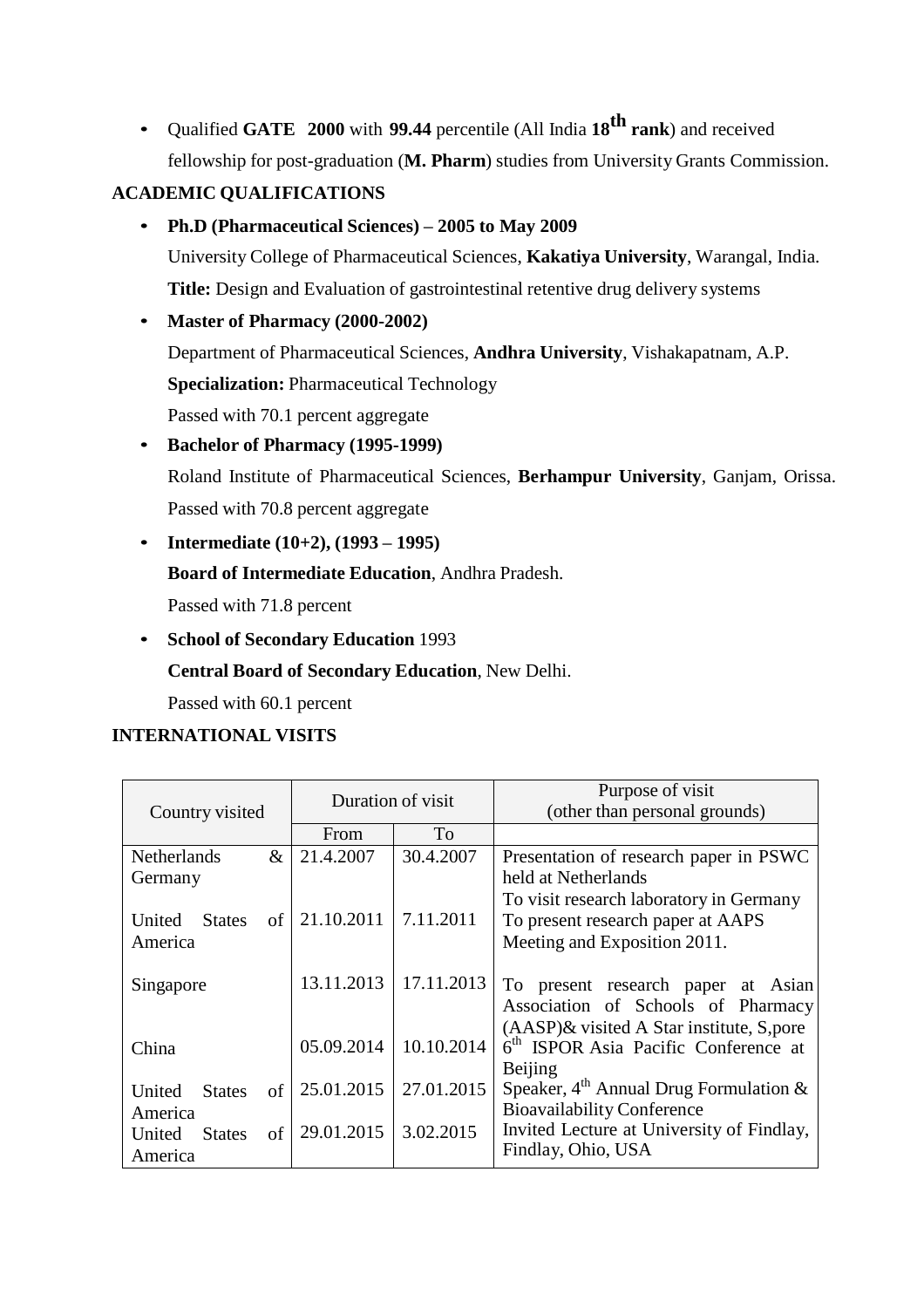## **TEACHING EXPERIENCE**

| Post/Designation<br>held                  | Name of the institution                                      | Nature of<br>employment (Part-<br>time/contract/<br>ad-hoc $\angle$<br>permanent) | Date of<br>joining | Date of<br>Leaving |
|-------------------------------------------|--------------------------------------------------------------|-----------------------------------------------------------------------------------|--------------------|--------------------|
| for <sub>1</sub><br>Lecturer<br>(B.Pharm) | of<br>St.<br>Institute<br>Peters<br>Pharmaceutical Sciences, | permanent                                                                         | Aug<br>2002        | Oct 2003           |
| Assistant                                 | G.Pulla Reddy College<br>of                                  | Permanent                                                                         | Oct                | Oct 2004           |
| Professor for                             | Pharmacy                                                     |                                                                                   | 2003               |                    |
| (B.Pharm)                                 |                                                              |                                                                                   |                    |                    |
| Academic<br>Consultant for                | of<br>University<br>College<br>Pharmaceutical<br>Sciences,   | Contract                                                                          | Jan<br>2005        | Dec 2005           |
| (B.Pharm)                                 | Kakatiya University,                                         |                                                                                   |                    |                    |
| Associate                                 | Institute<br>of<br>Peters<br>St.                             | Permanent                                                                         | Oct                | 20 Jul 2010        |
| Professor                                 | Pharmaceutical Sciences,                                     |                                                                                   | 2008               |                    |
| (For M.Pharm)                             |                                                              |                                                                                   |                    |                    |
| Ph.D                                      | Laboratories,<br>Dr<br>Reddys                                | Permanent                                                                         | Jul                | Mar 2011           |
| trainee/Post                              | Hyderabad                                                    |                                                                                   | 2010               |                    |
| <b>Doctoral Fellow</b>                    |                                                              |                                                                                   |                    |                    |
| $\&$<br>Professor                         | $\sigma$ f<br>St.<br>Institute<br>Peters                     | Permanent                                                                         | March              | March 2017         |
| Principal                                 | Pharmaceutical Sciences,                                     |                                                                                   | 2011               |                    |
| (For B.Pharm,                             |                                                              |                                                                                   |                    |                    |
| M.Pharm,                                  |                                                              |                                                                                   |                    |                    |
| Pharm D)                                  |                                                              |                                                                                   |                    |                    |
|                                           |                                                              |                                                                                   |                    |                    |

### **SUBJECTS HANDLED**

- Biopharmaceutics & Pharmacokinetics
- Novel Drug Delivery Systems
- Pharmaceutical Technology
- Dispensing & General Pharmacy
- Pharmaceutical Formulations
- Physical Pharmacy

### **INDUSTRIAL RESEARCH EXPERIENCE**

- Worked as Ph.D trainee/Postdoctoral Fellow for 9 months in Dr Reddy's Laboratories, Hyderabad and involved in the development and scale up study of Orlistat capsules.
- Formulation development for Eurodrug Laboratories, Hyderabad.
	- i. Bioavailability and Bioequivalence study of developed Doxofylline modified release product with marketed product.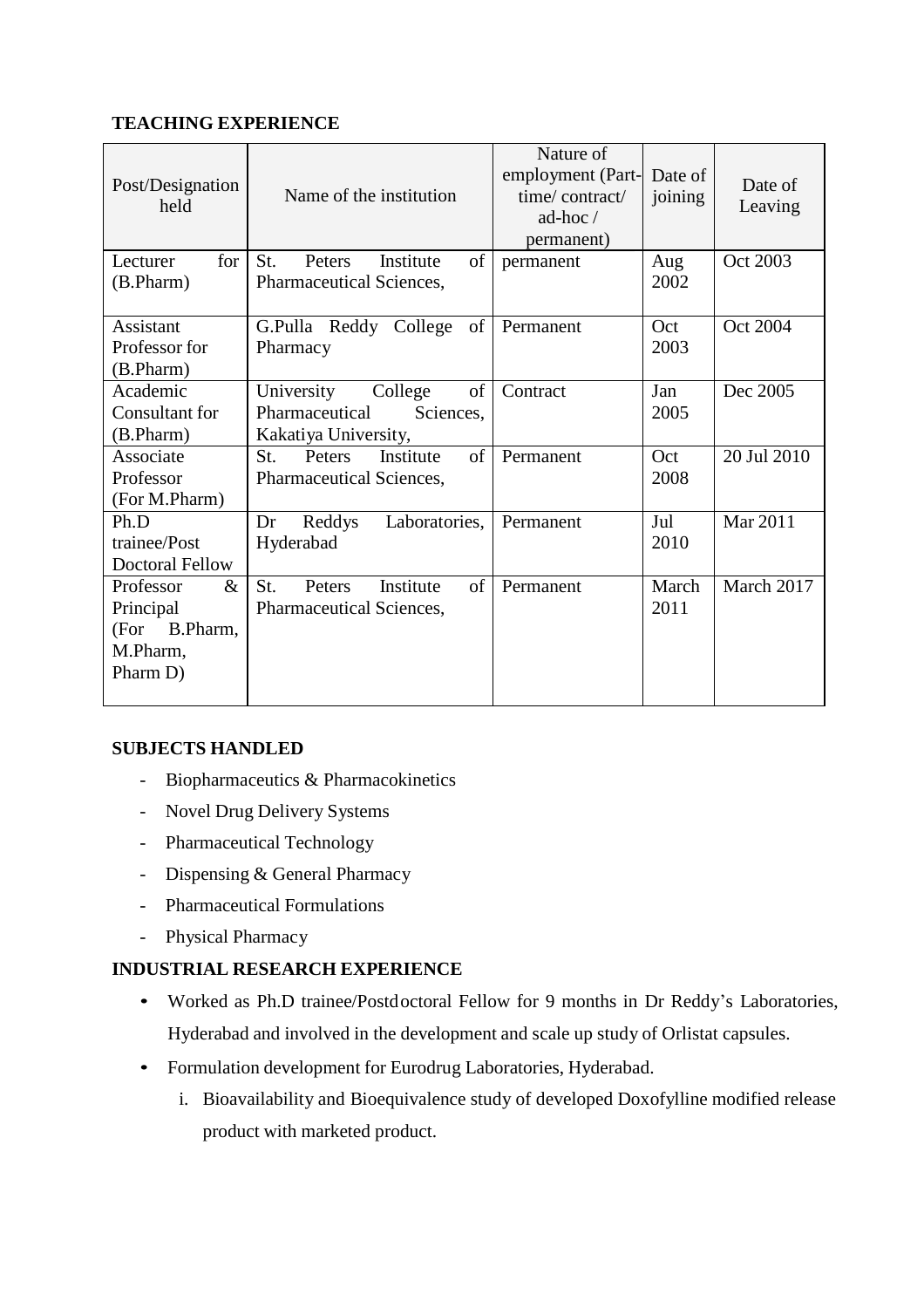## **CLINICAL RESEARCH EXPERIENCE**

- Impact of Medication Adherence in Diabetes Mellitus patients with Hypertension
- Pharmacoeconomic analysis and treatment pattern in sepsis patients
- Awareness and Impact of International Normalized Ratio monitoring in ongoing Anticoagulation therapy in cardiac patients
- A study on clinical efficacy and safety of insulin regimens as an add on therapy to type 2 diabetes mellitus

### **ADMINISTRATIVE EXPERIENCE**

- **Principal**, organizing curriculum for Pharm D, B Pharm and M Pharm courses including regular class room teaching, Hospital Ward rounds, Clerkship, Research Projects and Internship training.
- **Coordinator** for **student exchange program,** established MoU between **St Peter's**  Institute of Pharmaceutical Sciences and College of Pharmacy, **University of Findlay, Ohio, USA** for Pharm D internship students
- **Chairman**, Institutional Animal Ethical Committee (IAEC), St Peter's Institute of Pharmaceutical Sciences, Hanamkonda Warangal, Telangana State
- Had experience in organizing **Pharmacy Council of India Inspections** for Pharm D & B.Pharm Courses
- **Inspector,** Pharmacy council of India for Pharm D and B. Pharm courses.
- **Editor & Advisor,** SPIPS Bulletin published from St Peter's Institute of Pharmaceutical Sciences, Hanamkonda Warangal, Telangana State
- **Convenor,** National Symposium on "Role of Polymer Technology in Novel drug delivery systems, held at St Peter's Institute of Pharmaceutical sciences, Hanamkonda Warangal, Telangana State on 20<sup>th</sup> July, 2013
- **Convenor,** National Symposium on "Adavances in Pharmaceutical Analytical Techniques & Workshop on Gas Chromatography", held at St Peter's Institute of Pharmaceutical sciences, Hanamkonda Warangal, Telangana State on 6<sup>th</sup> July, 2013
- **Convenor, Scientific Services,** IPA- 4 th Student Congress (IPASC4), held at St Peter's Institute of Pharmaceutical sciences, Hanamkonda Warangal, Telangana State during 18-  $19^{th}$  Feb. 2012
- **Organizing Secretary,** "National seminar on Industrial Pharmacy: Opportunities and Challenges" held at St. Peters Institute of Pharmaceutical Sciences, on July 2, 2011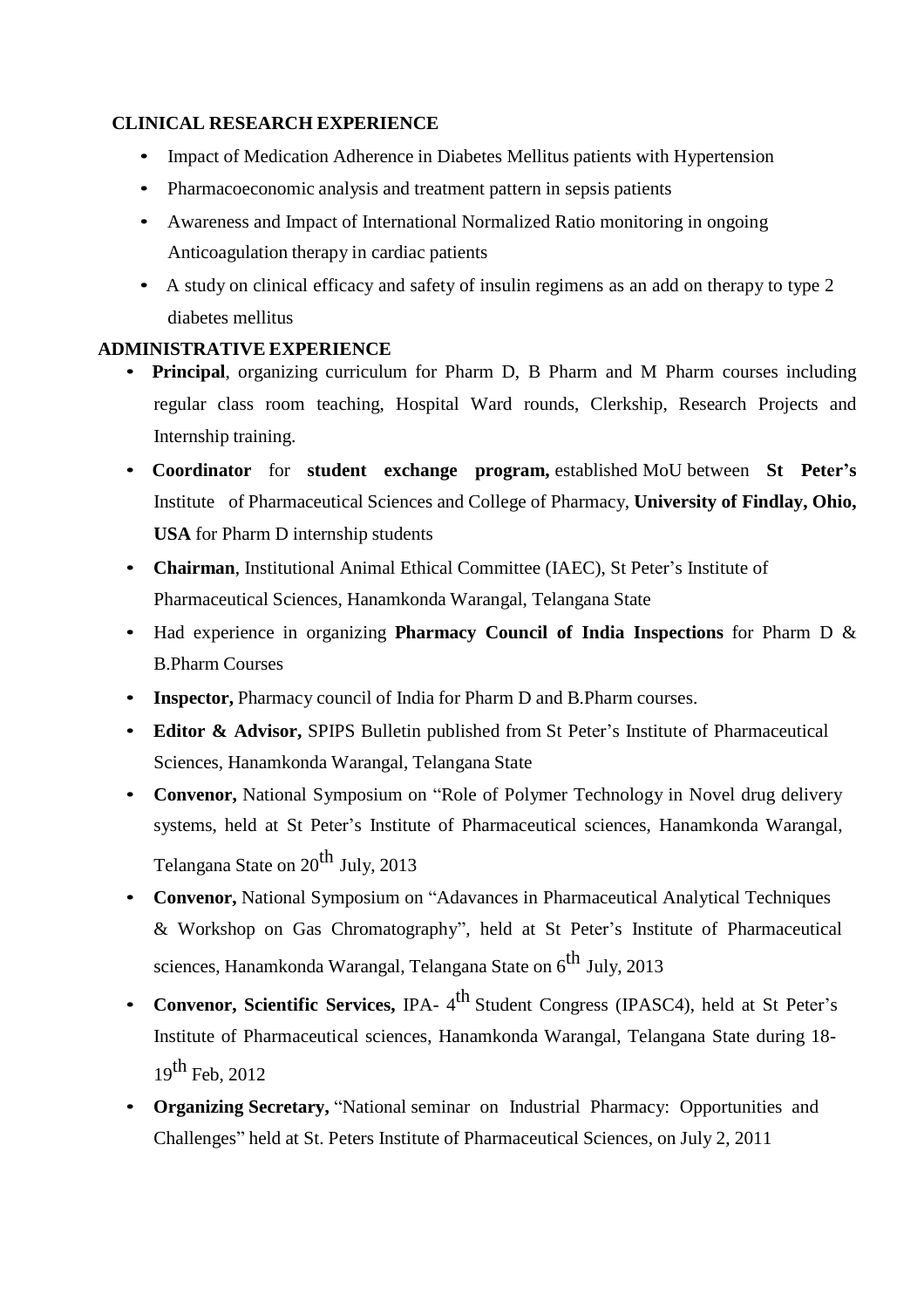### **PROFESSIONAL EXPERIENCE**

- **General Secretary**, Indian Pharmaceutical Association (IPA), Hanamkonda Branch. (2013 2016)
- **President,** International Society of Pharmacoeconomics and Outcomes Research (ISPOR) Telangana Regional Chapter. (2015 – 2016)
- **Student Advisor** Drug Information Association student Chapter (2013-2014)
- **Co-ordinator,** for "Pharmacy Practice Repeat Module-II" of Indian Association of Colleges of Pharmacy, held at St Peter's Institute of Pharmaceutical Sciences, Hanamkonda

Warangal, Telangana State during  $15-17^{\text{th}}$  Feb, 2013

- **Chairman, Venue Committee,** 18<sup>th</sup> Annual National Convention, Association of Pharmaceutical Teachers of India, held at Rajahmundry, 25-27, Oct, 2013
- **Working Committee member,** Indian Congress of Pharmacy Practice, 2014 & Inaugural Convention of IACP, Bengaluru, 21, 22, Feb, 2014
- Co Chairman, Inauguration Committee,  $68^{th}$  Indian Pharmaceutical Congress held at Vizag, 16-18, Dec, 2016.

#### **RESEARCH GRANT**

| S.No. | Title                                       |                                             |  | <b>Agency</b>  |                 | <b>Period</b>   | Grant<br><b>Mobilized (Rs.</b><br>Lakh) |
|-------|---------------------------------------------|---------------------------------------------|--|----------------|-----------------|-----------------|-----------------------------------------|
|       | Novel                                       | <b>Strategies</b>                           |  | For   SERB,    |                 | 3 years         | 14 lakhs                                |
|       |                                             | Improvement of Physicochemical   Department |  |                |                 | of   (Complete) |                                         |
|       | Characteristics and Bioavailability Science |                                             |  | $\alpha$       | $ 2013 - 2016 $ |                 |                                         |
|       |                                             | of Some Active Pharmaceutical Technology,   |  |                |                 |                 |                                         |
|       | Ingredients                                 |                                             |  | Govt. of India |                 |                 |                                         |

#### **RESEARCH INTERESTS**

- Oral drug delivery, Hot Melt Extrusion Technology and 3D Printing
- Lipid based drug delivery systems,
- Strategies for enhancement of solubility and bioavailability
- Bioavailability and bioequivalence studies
- Pharmacoeconomics and Outcomes research
- Medication Adherence

#### **RESEARCH SUPERVISOR**

PhD guiding (part time) : 03

M.Pharm Students Completed: 36

Pharm D completed : 04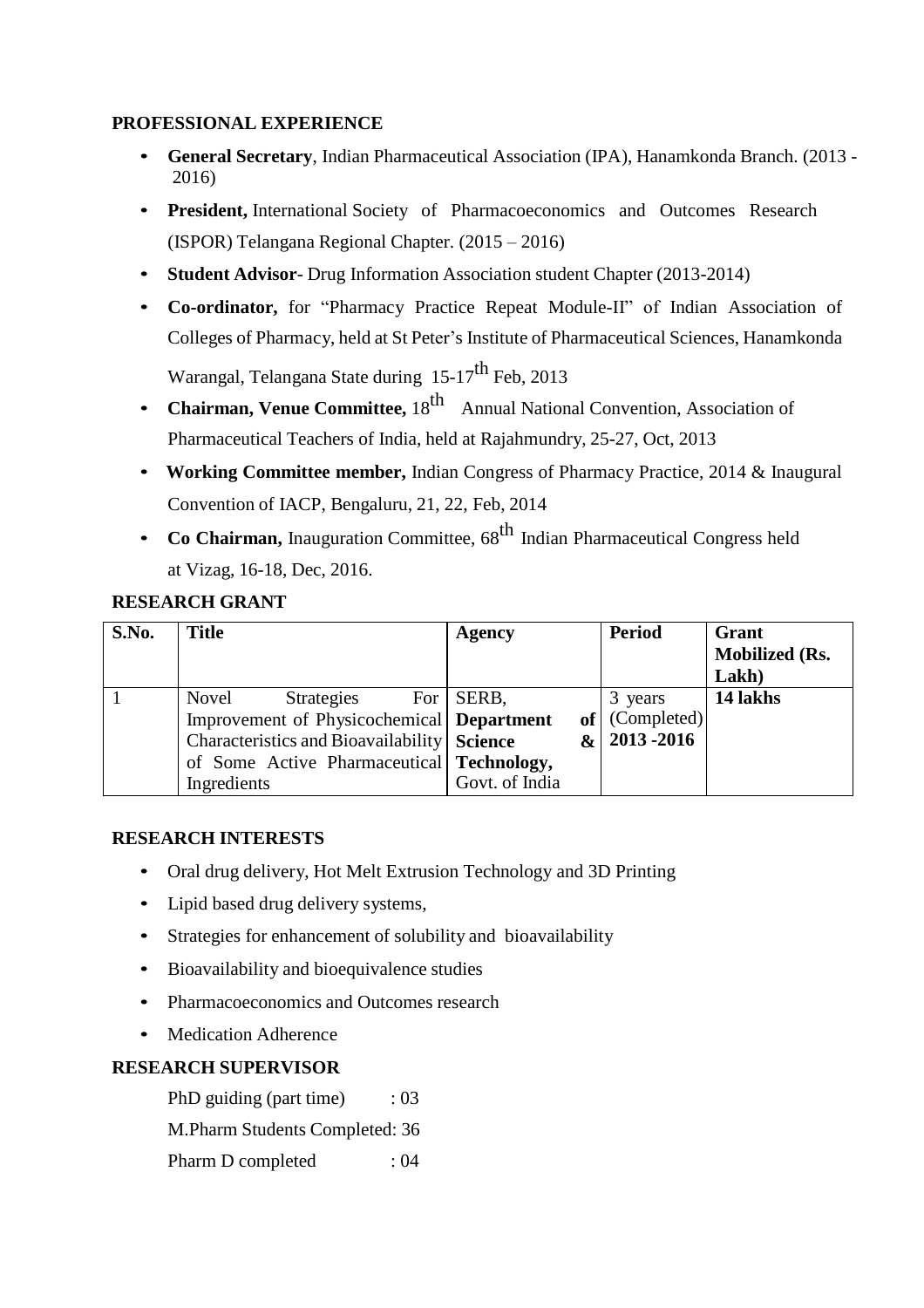### **MANUSCRIPT REVIEWER**

- International Journal of Pharmaceutics
- European Journal of Pharmaceutical Sciences
- Journal of drug delivery science and technology
- Drug Development and Industrial Pharmacy
- Pharmaceutical Development Technology
- Indian Journal of Pharmaceutical Sciences
- AAPS Pharm. Sci. Tech.

#### **MEMBERSHIP IN PROFESSIONAL SOCIETIES**

- Life Member, Indian Pharmaceutical Association (IPA)
- Life Member Association of Pharmacy Teachers of India (APTI)
- Life member of Indian Society for Technical Education (ISTE)
- Life Member of Association of Pharmacy Professionals (APP)
- Member, American Association of Pharmaceutical Scientists (AAPS) 2011, 2017, 2018
- Member, International Society for Pharmacoeconomics and Outcomes Research (ISPOR) (2013 -2016)
- Member Drug Information Association (DIA) 2013-2014
- Member, Asian Association of Schools of Pharmacy 2013-2014

### **INVITED LECTURES & CHAIRMANSHIPS**

| Sl.            | Title of the Lecture   | Title of Conference /       | Organised by                 | Whether         |
|----------------|------------------------|-----------------------------|------------------------------|-----------------|
| No.            | / Academic Session     | Seminar                     |                              | International / |
|                |                        |                             |                              | National        |
| $\mathbf{1}$   | Chairman,              | Pharmacovigilance and       | <b>KSPOR</b> and <b>ACPI</b> | National        |
|                | Pharmacovigilance      | Pharmacoeconomics,          | Karnataka                    |                 |
|                |                        | April, 2015 at Bengaluru    |                              |                 |
| $\overline{2}$ | <b>Invited Lecture</b> | 4th Drug Formulation $&$    | Exl Pharma, New York,        | International   |
|                | Strategies for         | Bioavailability Conference, | <b>USA</b>                   |                 |
|                | enhancement of         | Jan 26th to 28th 2015 at    |                              |                 |
|                | solubility and         | Boston, MA, USA             |                              |                 |
|                | bioavailability of     |                             |                              |                 |
|                | <b>APIs</b>            |                             |                              |                 |
| 3              | <b>Invited Lecture</b> | National Conference on      | Hindu College of             | National        |
|                | Role of Polymers in    | 'Current Scenario and       | Pharmacy, Guntur (AP)        |                 |
|                | <b>Novel Drug</b>      | Novel Findings in           | in collaboration with        |                 |
|                | delivery Systems       | Pharmaceutical Research'    | <b>APP Andhra Pradesh</b>    |                 |
|                |                        | 25th October, 2014.         | <b>State Branch</b>          |                 |
| $\overline{4}$ | <b>Invited Lecture</b> | National Symposium, Role    | $IPA-$<br>Hanamkonda         | National        |
|                | Novel Excipients -     | of Polymer Technology in    | <b>Branch</b><br>Drug<br>and |                 |
|                | Key in formulation     | Novel<br>Drug<br>Delivery   | Information Association      |                 |
|                | development<br>for     | Systems. Hanamkonda,        | <b>Students Chapter</b>      |                 |
|                | improved<br>drug       | 20 July, 2013               | St. Peter's Institute of     |                 |
|                | delivery               |                             | Pharmaceutical               |                 |
|                |                        |                             | Sciences, Hanamkonda         |                 |
| 5              | <b>Invited Lecture</b> | National seminar Pharma -   | <b>SIMS</b><br>College<br>of | National        |
|                | Bioavailability<br>A   | Rejuvenate 2013.            | Pharmacy, Guntur, A.P.       |                 |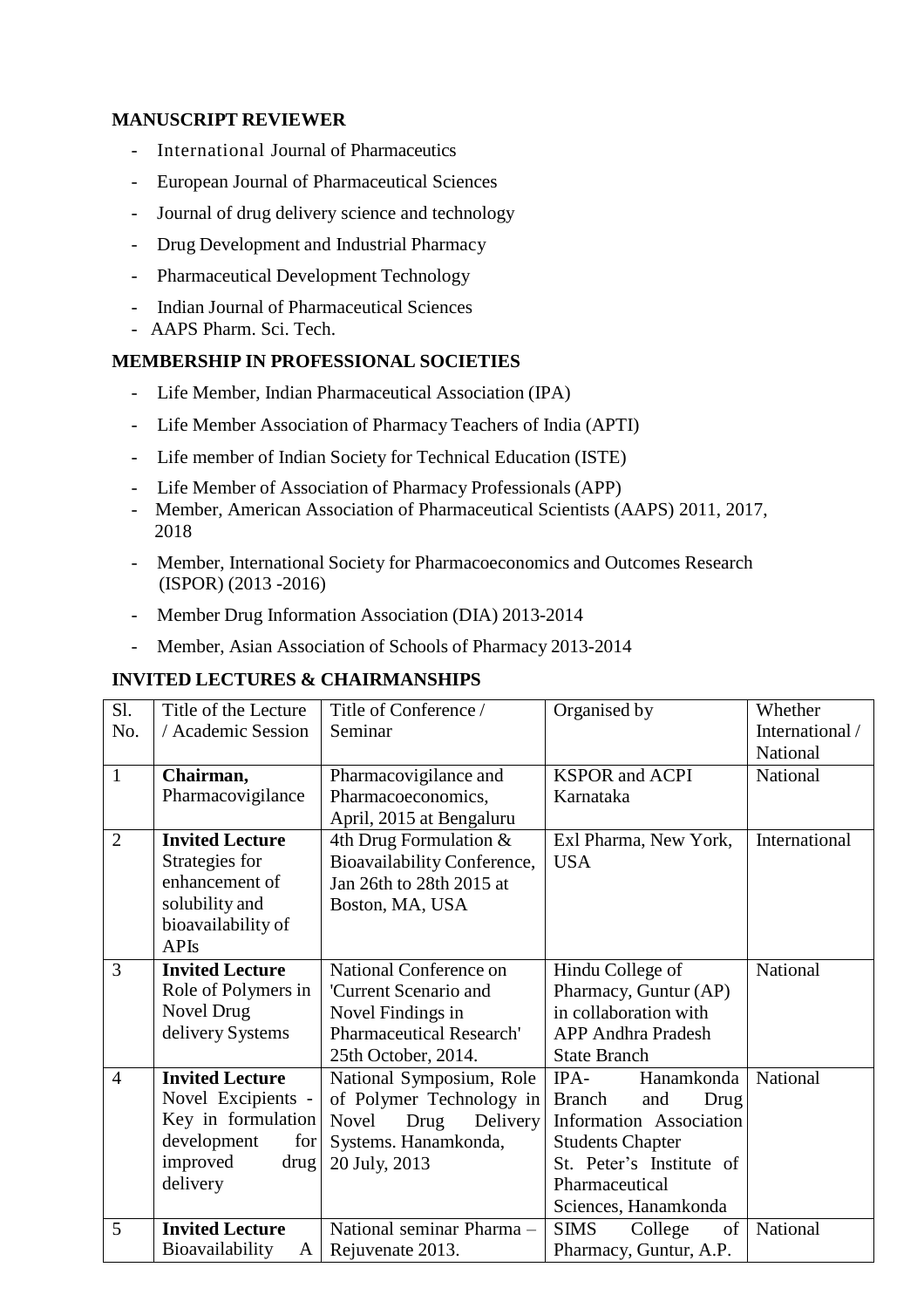|                | Key<br>Issue                      | in   March 15-16, 2013                                               |                                      |               |
|----------------|-----------------------------------|----------------------------------------------------------------------|--------------------------------------|---------------|
|                | Product                           |                                                                      |                                      |               |
|                | development                       |                                                                      |                                      |               |
| 6              | <b>Invited Lecture</b>            | $2\pi$<br><b>APP</b>                                                 | <b>SSDJ</b><br>College<br>$\sigma$ f | National      |
|                | Bioavailability<br>A              | Annual                                                               | Nashik,<br>pharmacy,                 |               |
|                | Key<br>Issue<br>$\frac{1}{2}$     | Convention.                                                          | Maharastra                           |               |
|                | formulation                       | 17 March, 2013                                                       |                                      |               |
|                | development                       |                                                                      |                                      |               |
| $\overline{7}$ | <b>Invited Lecture</b>            | International Conference   Lalitha                                   | College<br>of                        | International |
|                | <b>Dissolution Testing</b>        | "Imbibing<br>on                                                      | Pharmacy, Hyderabad                  |               |
|                | Product<br>in                     | Pharmaceutical Knowledge                                             |                                      |               |
|                | Development                       | to the Professionals.<br>$28^{\text{th}}$ - $31^{\text{st}}$ January |                                      |               |
|                |                                   |                                                                      |                                      |               |
| 8              | Co- chairman of                   | in<br>Adavances                                                      | St Peter's Institute of              | National      |
|                | session<br>on                     | Pharmaceutical Analytical   Pharmaceutical                           |                                      |               |
|                | Advanced                          | techniques & Workshop on                                             | sciences, Warangal, A.P              |               |
|                | Analytical Methods                | Gas Chromatography.                                                  |                                      |               |
|                | in Impurity Profiling             | 6th July, 2013                                                       |                                      |               |
|                |                                   |                                                                      |                                      |               |
| 9              | <b>Chairman</b><br>of             | National<br>Seminar<br>on                                            | Talla Padmavati College              | National      |
|                | session                           | Pharmaco<br>economics,                                               | of Pharmacy, Warangal,               |               |
|                | Pharmacovigilance                 | Pharmacovigilance                                                    | A.P                                  |               |
|                |                                   | &metaanalysis, 3&4 Nov,                                              |                                      |               |
|                |                                   | 2012                                                                 |                                      |               |
| 10             | Co-chairman<br>of                 | National<br>seminar<br>on                                            | St Peter's Institute of              | National      |
|                | Session<br>on                     | Industrial<br>Pharmacy:                                              | Pharmaceutical                       |               |
|                | Bioavailability and Opportunities | and                                                                  | sciences, Warangal, A.P.             |               |
|                |                                   |                                                                      |                                      |               |
|                | Bioequivalence                    | Challenges, July 2, 2011                                             |                                      |               |
| 11             | Co-chairman<br>of                 | National<br>seminar<br>on                                            | St Peter's Institute of              | National      |
|                |                                   | Session on "Lipid Recent Advances in Novel Pharmaceutical            |                                      |               |
|                |                                   | based drug delivery Drug Delivery Systems,                           | sciences, Warangal, A.P              |               |
|                | systems                           | $\vert$ July 3, 2010                                                 |                                      |               |
| 12             | Chairperson,                      | 63 <sup>rd</sup> Indian Pharmaceutical Indian Pharmaceutical         |                                      | National      |
|                | Poster screening in               | $16-18^{th}$<br>Congress,                                            | Congress<br>Association              |               |
|                | Pharmaceutical                    | Dec,                                                                 | (IPCA), Bengaluru                    |               |
|                | Technology                        | 2011                                                                 |                                      |               |
| 13             | Co Chairperson,                   | 61 <sup>St</sup> Indian Pharmaceutical                               | Indian Pharmaceutical                | National      |
|                | Poster screening in               | Congress, 11-13 Dec, 2009                                            | Congress Association,<br>Nirma       |               |
|                | Pharmaceutical                    |                                                                      | University,<br>Ahmedabad             |               |
| 14             | Technology<br>Poster Evaluator,   | $64^{\text{th}}$ Indian                                              | Pharmaceutical<br>Indian             | National      |
|                | Poster screening in               | Pharmaceutical                                                       | Association,<br>Congress             |               |
|                | Pharmaceutical                    | Congress,                                                            | Chennai                              |               |
|                | Technology                        | $16 - 18$ <sup>th</sup><br>Dec,                                      |                                      |               |
| 15             | Poster Evaluator,                 | $68th$ Indian Pharmaceutical                                         | IPCA, Visakhapatnam                  | National      |
|                | Poster screening,                 | Congress                                                             |                                      |               |
|                | Pharmaceutical<br>Technology      |                                                                      |                                      |               |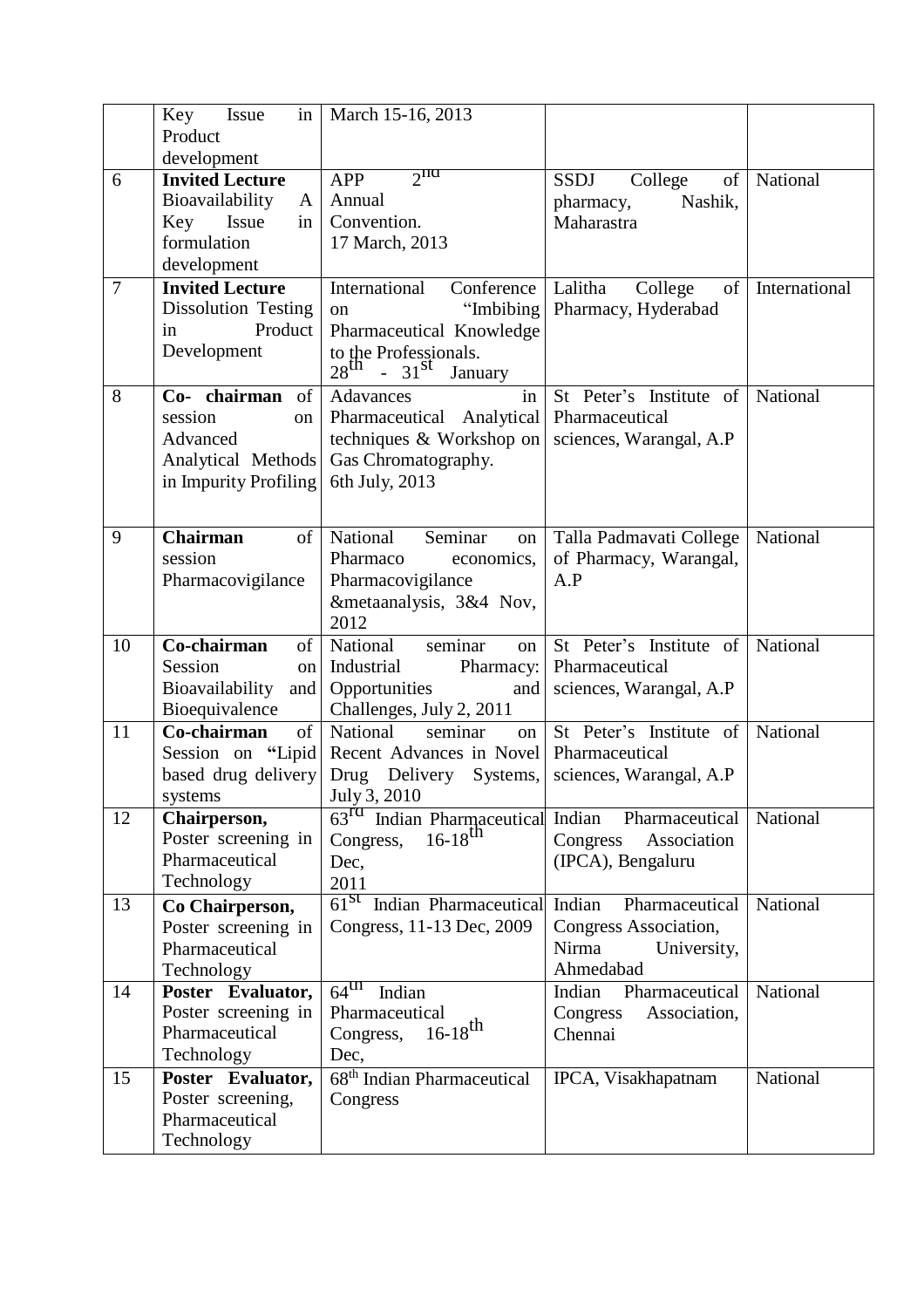### **Participatory and innovative Teaching-Learning Methodologies**

| <b>S. No.</b>  | <b>Short Description</b>                                     |
|----------------|--------------------------------------------------------------|
|                | Use of lesson plans                                          |
| $\overline{2}$ | Class tests and Group Discussions                            |
| $\overline{3}$ | Journal Club presentations                                   |
|                | Power point presentations                                    |
|                | Videos of Instruments operations and manufacturing procedure |
|                | <b>Students Seminars etc</b>                                 |

## **PATENTS, PUBLICATIONS & PRESENTATIONS**

### **PATENT**

**Title: "Modified release composition comprising doxofylline"**, patented as Patent Cooperation Treaty (PCT) W0 2009112436 and EP Patent 2,262,485 by Eurodrug Laboratories, Netherlands.

### **Abstract**

The invention concerns a modified release doxofylline-based pharmaceutical composition, for administration once a day only. The composition contains doxofylline, in combination with a polymer chosen from a pharmaceutically acceptable cellulose derivative, a pharmaceutically acceptable methacrylate derivative, their mixtures, and pharmaceutically acceptable salts thereof; the composition may also comprise lubricating agents, such as magnesium stearate, and filling agents, such as lactose, talc, microcrystalline cellulose. The present composition provides a plasmatic concentration bioequivalent to that achieved by the immediate release composition currently available on the market, but at a lower dosage of the active ingredient.

## **LIST OF BOOKS**

- 1. Authored book chapter "Gastroretentive drug delivery systems" in Advances in drug delivery Vol I, edited by Y Madhusudan Rao, A.V. Jithan, p. no. 77-138.
- 2. **Suresh Bandari**, Raju Jukanti, Vijay kumar Nagabandi. Experimental Approaches to Biopharmaceutics & Pharmacokinetics, Pharma Med Press, Hyderabad.

### **PUBLICATIONS**

## **EDITORIAL ARTICLE**

1. Basanth Babu Eedara, Venkat Raman Kallakunta, **Suresh Bandari** "Self-nanoemulsifying powders for improved oral delivery of poorly water soluble drugs", Ther. Deliv. 6(8) 899-901, 2015.

### **REVIEWS**

1. Sarabu S, **Bandari S**, Kallakunta VR, Tiwari R, Patil H, Repka MA. An update on contribution of hot-melt extrusion technology to novel drug delivery in the 21<sup>st</sup> century: part II. **Expert Opin Drug Deliv.** 2019 Accepted. **(Impact factor – 5.553)**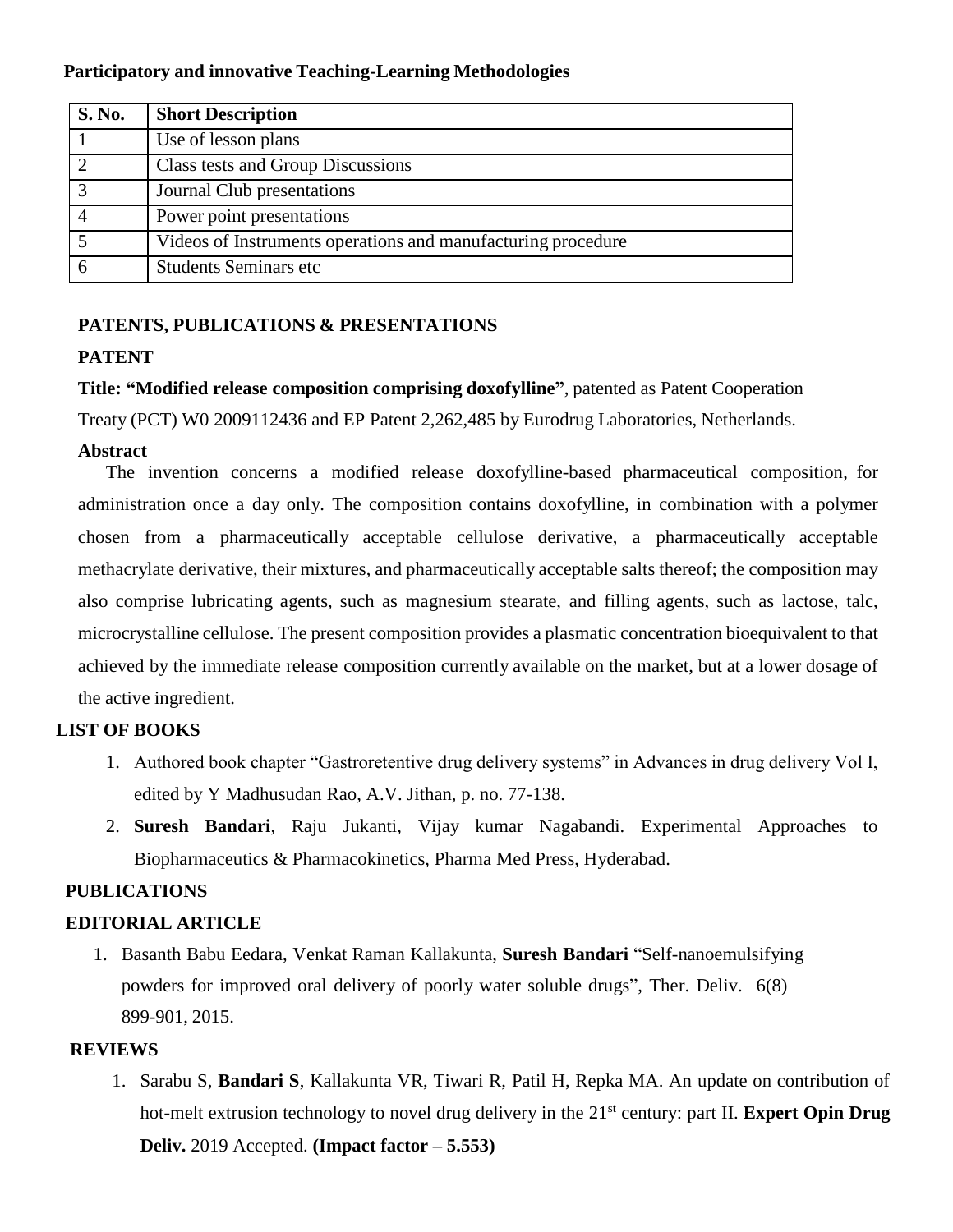- 2. Kallakunta VR, Sarabu S, **Bandari S**, Tiwari R, Patil H, Repka MA. An update on contribution of hot-melt extrusion technology to novel drug delivery in the 21<sup>st</sup> century: part I. **Expert Opin Drug Deliv.** 2019 Apr 22. **(Impact factor – 5.553)**
- 3. Michael A Repka, **Suresh Bandari**, Venkata Raman Kallakunta, Anh Q Vo, Haley McFall, Manjeet B Pimparade, Ajinkya M Bhagurkar Melt extrusion with poorly soluble drugs–An integrated review, **Int. J. of Pharm.** 535 (1-2), 68-85, 2018 **(Impact factor – 3.649)**
- 4. Jiaxiang Zhang, Anh Q. Vo, Xin Feng, **Suresh Bandari,** Michael A. Repka Pharmaceutical additive manufacturing: A novel tool for complex and personalized drug delivery systems. **AAPS Pharm. Sci. Tech** Accepted, 2018 **(Impact Factor -2.451)**
- 5. **Suresh Bandari**, Rajender Kumar Mittapalli, Ramesh Gannu, and Yamsani Madhusudan Rao, Orodispersible tablets – An overview**, Asian J of Pharm,** 2-11 January 2008**. (Impact Factor - 0.46)** Most popular article **in this journal since 2008 to till date with over 42,327 views.**
- 6. Deepthi Annakula, Madhukar Rao Errabelli, Raju Jukanti, **Suresh Bandari**, Prabhakar reddy Veerareddy. Provesicular drug delivery systems: An overview and appraisal. **Arch. of Applied Sci. Res**. 2(4): 135-146, 2010

#### **RESEARCH ARTICLES**

The following are research publications according to chronological order-

- 1. Jiaxiang Zhang, Pengchong Xu, Anh Q. Vo, **Suresh Bandari**, Fengyuan Yang, Thomas Durig, Michael A. Repka. Development and evaluation of pharmaceutical 3D printability for hot melt extruded cellulose-based filaments. **Journal of Drug Delivery Science and Technology**, 2019, 52: 292-302 **(Impact factor – 2.297)**
- 2. Mashan Almutairi, Bjad Almutairy, Sandeep Sarabu, Ahmed Almotairy, Eman Ashour, **Suresh Bandari**, Amol Batra, Divya Tewari, T Durig, Michael A Repka. Processability of AquaSolve™ LG polymer by hotmelt extrusion: Effects of pressurized CO2 on physicomechanical properties and API stability. **Journal of Drug Delivery Science and Technology**, 2019. **(Impact factor – 2.297)**
- 3. Bhagurkar AM, Darji M, Lakhani P, Thipsay P, **Bandari S**, Repka MA. Effects of formulation composition on the characteristics of mucoadhesive films prepared by hot-melt extrusion technology. **J Pharm Pharmacol**. 2019 Mar;71(3):293-305. **(Impact factor – 2.309)**
- 4. Kallakunta VR, Patil H, Tiwari R, Ye X, Upadhye S, Vladyka RS, Sarabu S, Kim DW, **Bandari S,** Repka MA. Exploratory studies in heat-assisted continuous twin-screw dry granulation: A novel alternative technique to conventional dry granulation. **Int J Pharm.** 2019 Jan 30;555:380-393. **(Impact factor – 3.649)**
- 5. McFall H, Sarabu S, Shankar V, **Bandari S**, Murthy SN, Kolter K, Langley N, Kim DW, Repka MA. Formulation of aripiprazole-loaded pH-modulated solid dispersions via hot-melt extrusion technology: In vitro and in vivo studies. **Int J Pharm.** 2018 Nov 3;554:302-311. **(Impact factor – 3.649)**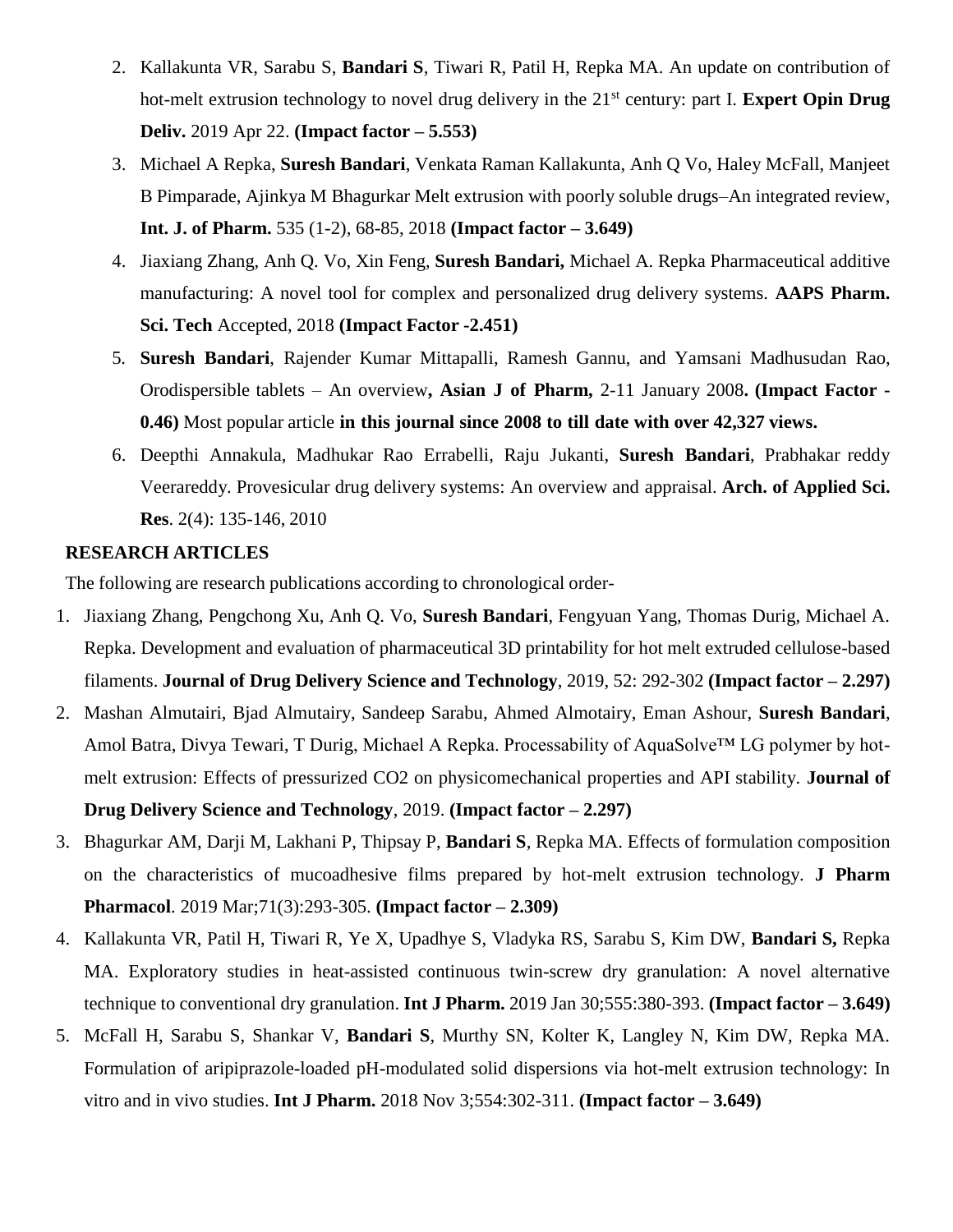- 6. Bookwala M, Thipsay P, Ross S, Zhang F, Bandari S, Repka MA. Preparation of a crystalline salt of indomethacin and tromethamine by hot melt extrusion technology. **Eur J Pharm Biopharm.** 2018 Oct;131:109-119. **(Impact factor – 4.49)**
- 7. Nagi Reddy Dumpa, Sandeep Sarabu, **Suresh Bandari,** Feng Zhang, Michael A. Repka Chronotherapeutic Drug Delivery of Ketoprofen and Ibuprofen for Improved Treatment of Early Morning Stiffness in Arthritis Using Hot-Melt Extrusion Technology, **AAPS Pharm. Sci. Tech** Accepted, 2018 **(Impact Factor -2.451)**
- 8. Venkata Raman Kallakunta, Roshan Tiwari, Sandeep Sarabu, **Suresh Bandari,** Michael A. Repka Effect of formulation and process variables on lipid based sustained release tablets via continuous twin screw granulation: A comparative study **Eur. J. of Pharm. Sci.** 121 126–138, 2018. **(Impact Factor -3.756)**
- 9. Basanth Babu Eedara, **Suresh Bandari** Lipid based dispersions of exemestane for improved dissolution rate and intestinal permeability: in vitro and ex vivo characterization, **Artificial Cells, Nanomedicine, and Biotechnology,** Vol. 45, Iss. 5, 2017 **(Impact Factor -5.605)**
- 10. **Suresh Bandari**, VR Dronam, BB Eedara Development and preliminary characterization of levofloxacin pharmaceutical cocrystals for dissolution rate enhancement **Journal of Pharmaceutical Investigation**, 1-9, 2017.
- 11. Mriganka Pal, **Suresh Bandari**, Scot Gier, Chandra Sekar, Awareness and Impact of International Normalized Ratio Monitoring in Ongoing Anticoagulation Therapy in Cardiac Patients **Indian Journal of Pharmacy Practice** 10 (1), 5, 2017
- 12. C Chenna, **Suresh Bandari**, M Pal, D Gaddam, A Parallel Observational and Prospective Study on Pharmacoeconomic Analysis and Prescribing Pattern of Antibiotics in Infectious Diseases, **Value in Health** 19 (7), A911, 2016 **(Impact factor – 4.235)**
- 13. M Erraboina, K Gopagoni, A Manthen, **Suresh Bandari**, S Vurumadla, Treatment Pattern of Antibiotics and Cost Analysis in Sepsis Patients: A Cross Sectional Retrospective & Prospective Study, Value in Health 19 (7), A910, 2016 **(Impact factor – 4.235)**
- 14. A Fatima, M Pal, **Suresh Bandari**, Impact of Potential Drug Interactions in Cardiac Patients on Morbidity Risk: An Observational Prospective Approach, Value in Health 19 (7), A862-A863, 2016. **(Impact factor – 4.235)**
- 15. Spandana Inugala, Basanth Babu Eedara, Sharath Sunkavalli, Rajeshri Dhurke, Prabhakar Kandadi, Raju Jukanti, **Suresh Bandari**, Solid self-nanoemulsifying drug delivery system (S-SNEDDS) of darunavir for improved dissolution and oral bioavailability: In vitro and in vivo evaluation. **European Jounal of Pharmaceutical Sciences**, 2015, 74, 1-10, **(Impact Factor - 3.773)**
- 16. Sharath Sunkavalli, Basanth Babu Eedara, Karthik Yadav Janga, Ashok Velpula, Raju Jukanti, **Suresh Bandari,** Preparation and characterization of docetaxel self- nanoemulsifying powders (SNEPs): A strategy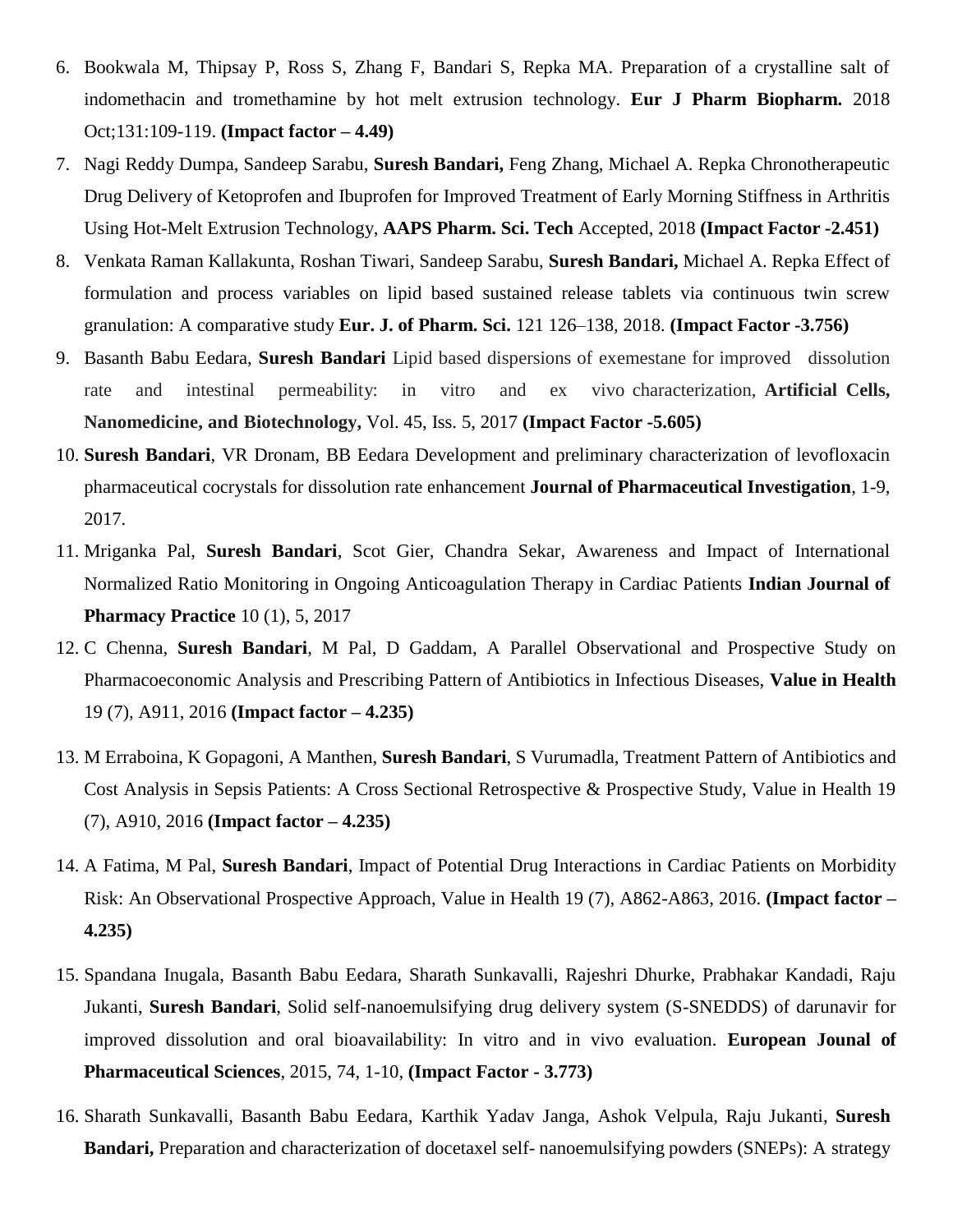for improved oral delivery, accepted for publication in **Korean J. Chem. Eng.** 2015, **(Impact Factor - 1.408).**

- 17. Devender Reddy Komala, Kartik Yadav Janga, Raju Jukanti, **Suresh Bandari**, M Vijayagopal, Competence of raloxifene hydrochloride loaded liquisolid compacts for improved dissolution and intestinal permeation, **Journal of Drug Delivery Science and Technology** 30, 232-241, 2015, **(Impact Factor - 1.26)**
- 18. Kolla Navya Likitha, Venkateswarlu Konuru, Vemula Preeti, Kolagani Sindhu, **Suresh Bandari** A Study on Medication Adherence in Patients with Diabetes Mellitus along with Hypertension, **International Journal of Recent Scientific Research**, 6, 9, 6026-6030, 2015.
- 19. Himabindu Gangishetty, , Basanth Babu Eedara, **Suresh Bandari,** Development of ketoprofen loaded proliposomal powders for improved gastric absorption and gastric tolerance: in vitro and in situ evaluation, **Pharm Dev Technol,** Early Online: 1–11, 2014, **(Impact Factor - 1.566).**
- 20. Bindu Ramasahayam, Basanth Babu Eedara, Prabhakar Kandadi, Raju Jukanti, **Suresh Bandari,** Development of isradipine loaded self-nano emulsifying powders for improved oral delivery: in vitro and in vivo evaluation, **Drug Dev Ind Pharm,** 2014. **(Impact Factor - 2.429)**
- 21. **Suresh Bandari,** Subash Jadav, Basanth Babu Eedara, Rajeshri Dhurke, Raju Jukanti, Enhancement of Solubility and Dissolution Rate of Loratadine with Gelucire 50/13, **J Pharm Innov,** 2014. **(Impact Factor - 1.603).**
- 22. **Suresh Bandari,** Swetha Gangishetty, Basanth Babu Eedara, Raju Jukanti, Prabhakar Reddy Veerareddy. Proliposomes of lisinopril dihydrate for transdermal delivery: Formulation aspects and evaluation **Korean**

**J. Chem. Eng.** (2013) 30: 1659 **(Impact Factor – 2.007).**

- 23. Basanth Babu Eedara, PrabhakarReddy Veerareddy, Raju Jukanti, **Suresh Bandari**. Improved oral bioavailability of fexofenadine hydrochloride using lipid surfactants: exvivo, insitu and invivo studies. **Drug Dev Ind Pharm,** 2014, 40 (8) 1030-1043 **(Impact Factor - 2.429)**
- 24. Venkata Raman Kallakunta,Basanth Babu Eedara,Raju Jukanti, Ram Kishan Ajmeera, **Suresh Bandari.**  A Gelucire 44/14 and labrasol based solid self emulsifying drug delivery system: formulation and evaluation. **J. of Pharm. Invest.** 43:185–196, 2013
- 25. Basanth Babu Eedara, Mradul Kankane, Raju Jukanti, Vijay Kumar Nagabandi, **Suresh Bandari**. Enhanced solubility and permeability of exemestane solid dispersion powders for improved oral delivery. **J. of Pharm. Invest.** 43, 229–242, 2013.
- 26. **Suresh Bandari**, Subash Jadav, Basanth Babu Eedara, Raju Jukanti, Prabhakar Reddy Veerareddy. Physicochemical Characterization and Dissolution Enhancement of Loratadine by Solid Dispersion Technique. **Korean J. Chem. Eng.** 30(1), 238-244, 2013**(Impact Factor - 2.007)**.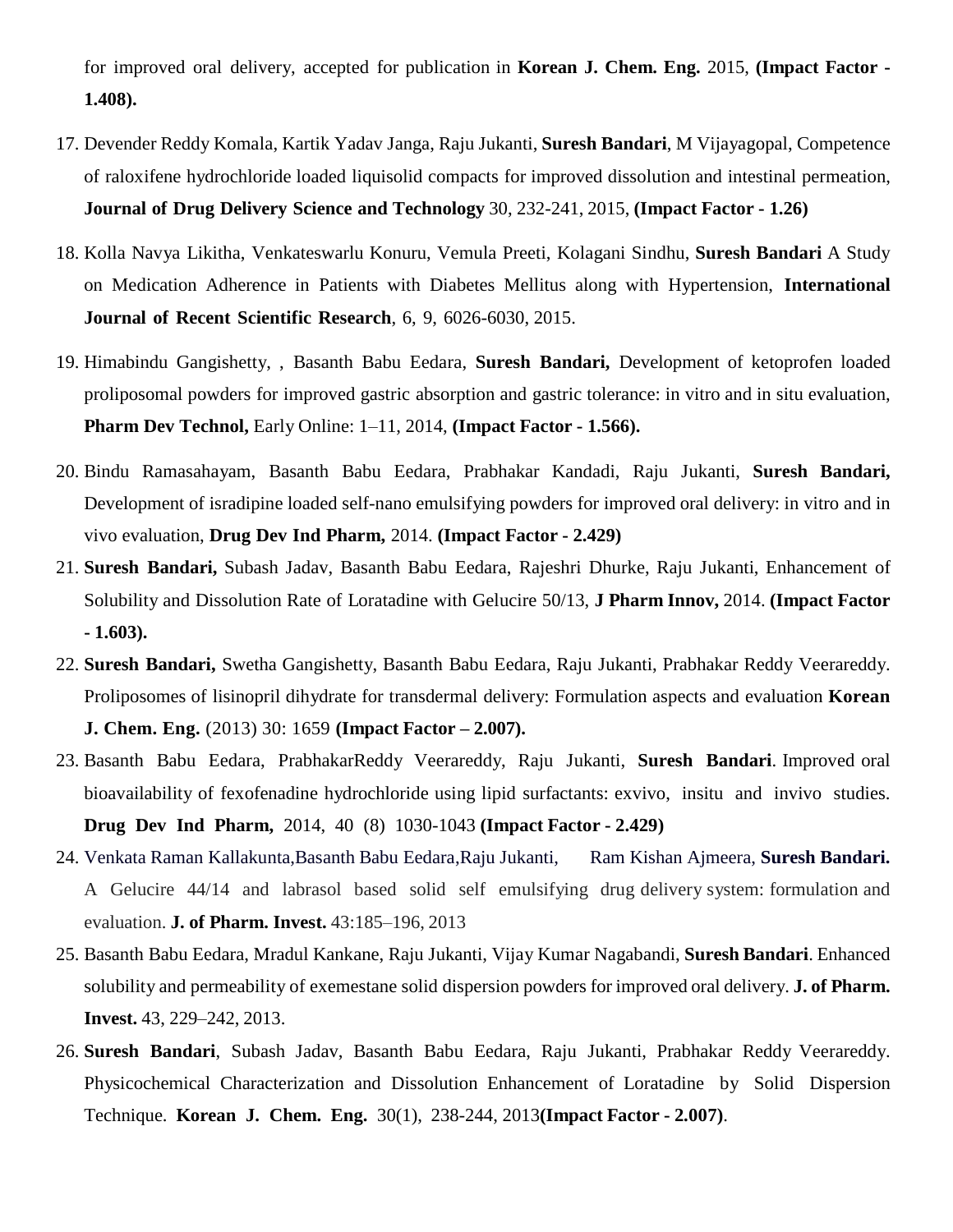- 27. Karthik Y Janga, Raju Jukanti, Sharath Sunkavalli, Ashok Velpula, **Suresh Bandari**, Prabhakar Kandadi and Prabhakar Reddy Veerareddy. *In situ* absorption and relative bioavailability studies of Zaleplon loaded self-nanoemulsifying powders. **Journal of Microencapsulation,** 2013. **(Impact Factor - 1.631)**
- 28. Ashok Velpula, Raju Jukanti, Karthik Yadav Janga, Sharath Sunkavalli, **Suresh Bandari**, Prabhakar Kandadi, and Prabhakar R. Veerareddy Proliposome powders for enhanced intestinal absorption and bioavailability of raloxifene hydrochloride: effect of surface charge **Drug Dev Ind Pharm,** 2013, Vol. 39, No. 12, 1895-1906. **(Impact Factor – 2.429)**
- 29. Venkat Raman Kallakunta**, Suresh Bandari**, Raju Jukanti, Prabhakar Reddy Veerareddy. Oral Self Emulsifying Powder of Lercanidipine Hydrochloride: Formulation and Evaluation **Powder Technology** 221, 375-382, 2012 **(Impact Factor - 2.759)**
- 30. Karthik Y. Janga, Raju Jukanti, Ashok Velpula, Sharath Sunkavalli, **Suresh Bandari,** Prabhakar Kandadi, Prabhakar Reddy Veerareddy Bioavailability enhancement of zaleplon via proliposomes: Role of surface charge **Eur. J. of Pharm. and Biopharm.** 80, 347–357, 2012. **(Impact Factor - 3.975)**
- 31. Swetha Kanuganti, Raju Jukanti, Prabhakar R. Veerareddy & **Suresh Bandari** Paliperidone-Loaded Self-Emulsifying Drug Delivery Systems (SEDDS) for Improved Oral Delivery **Journal of Dispersion Science and Technology**, 33, 4, 506-515, 2012 **(Impact Factor – 1.112)**
- 32. Raju Jukanti**,** Sruthi Sheela, **Suresh Bandari,** Prabhakar Reddy Veerareddy. Enhanced Bioavailability of Exemestane Via Proliposomes based Transdermal Delivery**. J. Pharm. Sci.** 100, 8, 3208- 3222, 2011**(Impact Factor - 2.59)**
- 33. Rajahemanth Kumar Potluri, **Suresh Bandari**, Raju Jukanti, and Prabhakar Reddy Veerareddy. Solubility enhancement and physicochemical characterization of carvedilol solid dispersion with gelucire 50/13. **Arch Pharm. Res.** Vol 34, No 1, 51-57, 2011. **(Impact Factor - 2.490)**
- 34. Raju Jukanti, Praveen Gaddam, Manoj Jalagam and **Suresh Bandari.** Transcorneal permeation of ciprofloxacin liposomes: Effect of surface charge and nonionic surfactants, **Journal of Dispersion Science and Technology**, 32: 935–942, 2011. **(Impact Factor –1.112)**
- 35. Raju Jukanti, Ashok Mateti, **Suresh Bandari** & Prabhakar Reddy Veerareddy. Transdermal Delivery of Acyclovir Sodium Via Carbopol Gels: Role of Chemical Permeation Enhancers. **Letters in Drug Design & Discovery**, 8, 381-389, 2011. (Impact Factor - 0.974)
- 36. Prabhakar Reddy Veerareddy, Spandana Bajjuri, Krishna Sanka, Raju Jukanti, **Suresh Bandari**, RK Ajmeru, AppaRao Potu, Formulation and Evaluation of Gastroretentive Dosage Form of Ofloxacin. *Stan. J. Pharm. Sci.* 4(1): 09-18, 2011.
- 37. **Suresh Bandari,** Madhusudan Rao Yamsani "Biphasic gastroretentive drug delivery system of acyclovir: Formulation and in vitro Evaluation". **Lat. Am. J. Pharm**. 29 (7): 1144-51, 2010. (Impact Factor -0.372)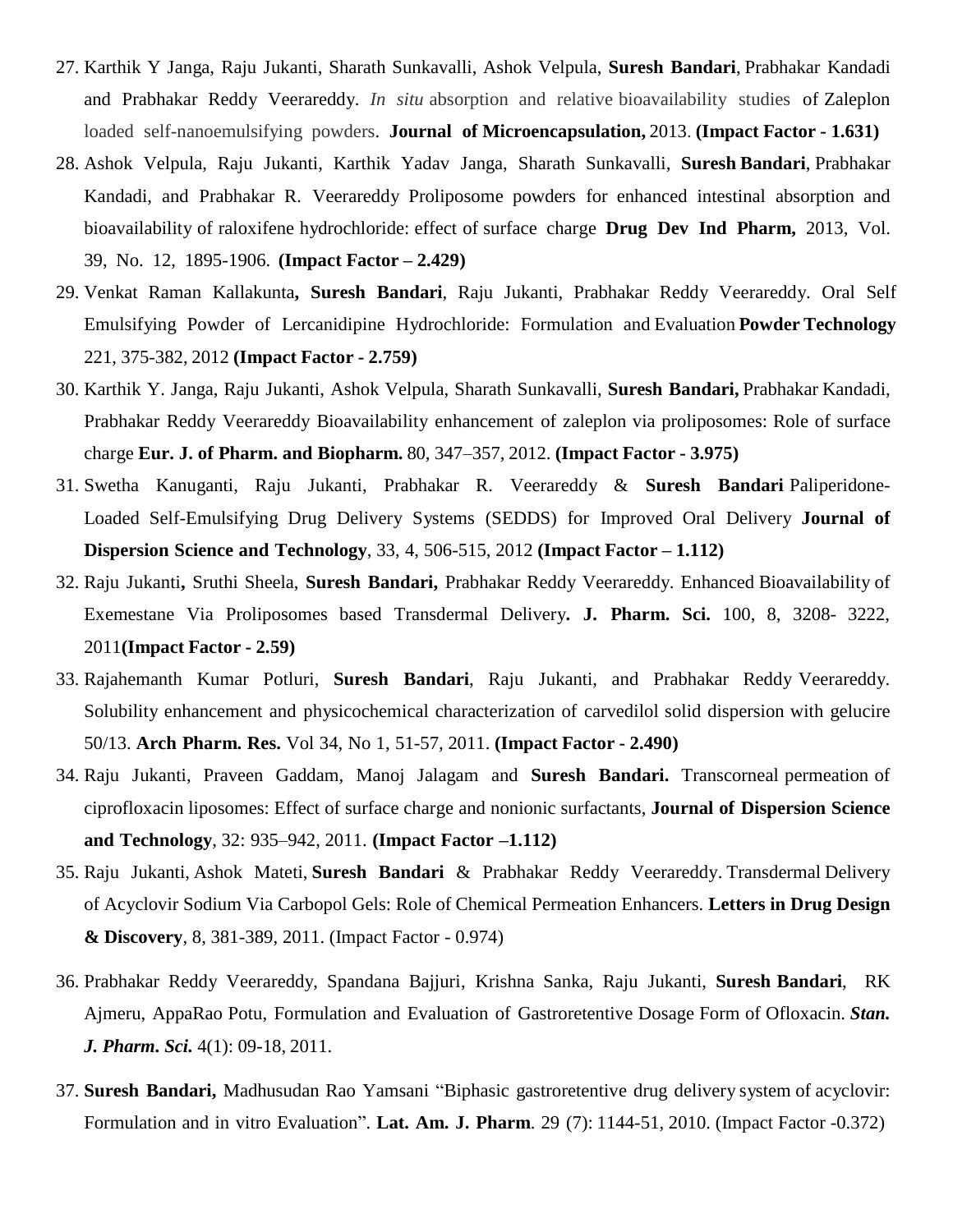- 38. Praneeth Kumar Siripuram, **Suresh Bandari**, Raju Jukanti, and Prabhakar reddy Veerareddy. Formulation and evaluation of floating gelucire matrices of metoprolol succinate. **Dissolution Technol***.* Vol. 17, (3) 34-39 2010.
- 39. Ashok Mateti, Raju Jukanti, **Suresh Bandari** & Prabhakar Reddy Veerareddy. In vitro transcutaneous permeation of acyclovir sodium from HPMC gels: Role of chemical permeation enhancers. **Lat. Am. J. Pharm**. 2010. 29(6): 861-8. **(Impact Factor -0.372)**
- 40. **Suresh Bandari,** Chandra Mohan Eaga, Ashok Thadishetty and Madhusudan Rao Yamsani. Formulation and evaluation of multiple tablets as biphasic gastroretentive floating drug delivery system for fenoverine. **Acta Pharm**. 60 (1):89-97, 2010. **(Impact Factor -1.212)**
- 41. Karunakar Rajula, **Suresh Bandari**, Raju Jukanti, Prabhakar reddy Veerareddy Venlafaxine hydrochloride transdermal patches: Effect of hydrophilic and hydrophobic matrix on in vitro characteristics. **Lat. Am. J. Pharm**. 29(5): 701-6, 2010. **(Impact Factor -0.372).**
- 42. Srujan Kumar Emmadi, Krishna Sanka, Appa Rao Potu, Raju Jukanti, **Suresh Bandari** and Prabhakar Reddy Veerareddy. Formulation and pharmacodynamic evaluation of meloxicam liquisolid compacts. **Lat. Am. J. Pharm.** 29(8): 1303-10 2010. **(Impact Factor -0.372**).
- 43. **Suresh Bandari**, Krishna Sanka, Raju Jukanti, and Prabhakar reddy Veerareddy. Formulation and in vitro evaluation of pulsatile colon drug delivery system of piroxicam using 32 factorial design. **Der Pharmacia Lettre** 2(4): 177-188, 2010
- 44. Zeenath S, Ramesh Gannu, **Suresh Bandari** and Madhusudan Rao Y. Development of gastroretentive systems for famotidine: in vitro characterization. **Acta Pharmaceutica Sciencia** 52: 495-504 (2010)
- 45. Lingam Meka, Bhaskar Kesavan, Venkatasimhadri Naidu Kalamata, Chandra Mohan Eaga, **Suresh Bandari**, Venkateswarlu Vobalaboina, Madhusudan Rao Yamsani. Design and evaluation of polymeric coated minitablets as multiple unit gastroretentive floating drug delivery systems for furosemide", **J of Pharm Sci.,** 98, (6), 2122-2132, 2008. **(Impact Factor - 2.59)**
- 46. Mittapalli Pavan Kumar, **Bandari Suresh**, S.S.Q.Hussaini, Y. Madhusudan Rao and Shashank Apte Comparative in vitro study of six carbamazepine products, **AAPS PharmSciTech.** 9, (2) 2008. **(Impact Factor -1.954)**
- 47. **Suresh Bandari,** Ramesh Gannu, KVS Naidu and Madhusudan Rao Yamsani. High Performance Liquid Chromatographic determination of fenoverine in human serum: Application to pharmacokinetic study, **J. Liq. Chrom. & Rel. Technol.**, 31, 2101-2112, 2008. **(Impact Factor -0.669)**
- 48. Ramesh Gannu, **Suresh Bandari,** Suresh G.Sudke and Madhusudan Rao Yamsani, Development and validation of a stability indicating RP HPLC method for analysis of doxofylline in human serum. Application of the method to a pharmacokinetic study, **Acta Chromatographica**, No.19, 2007. **(Impact Factor - 0.550)**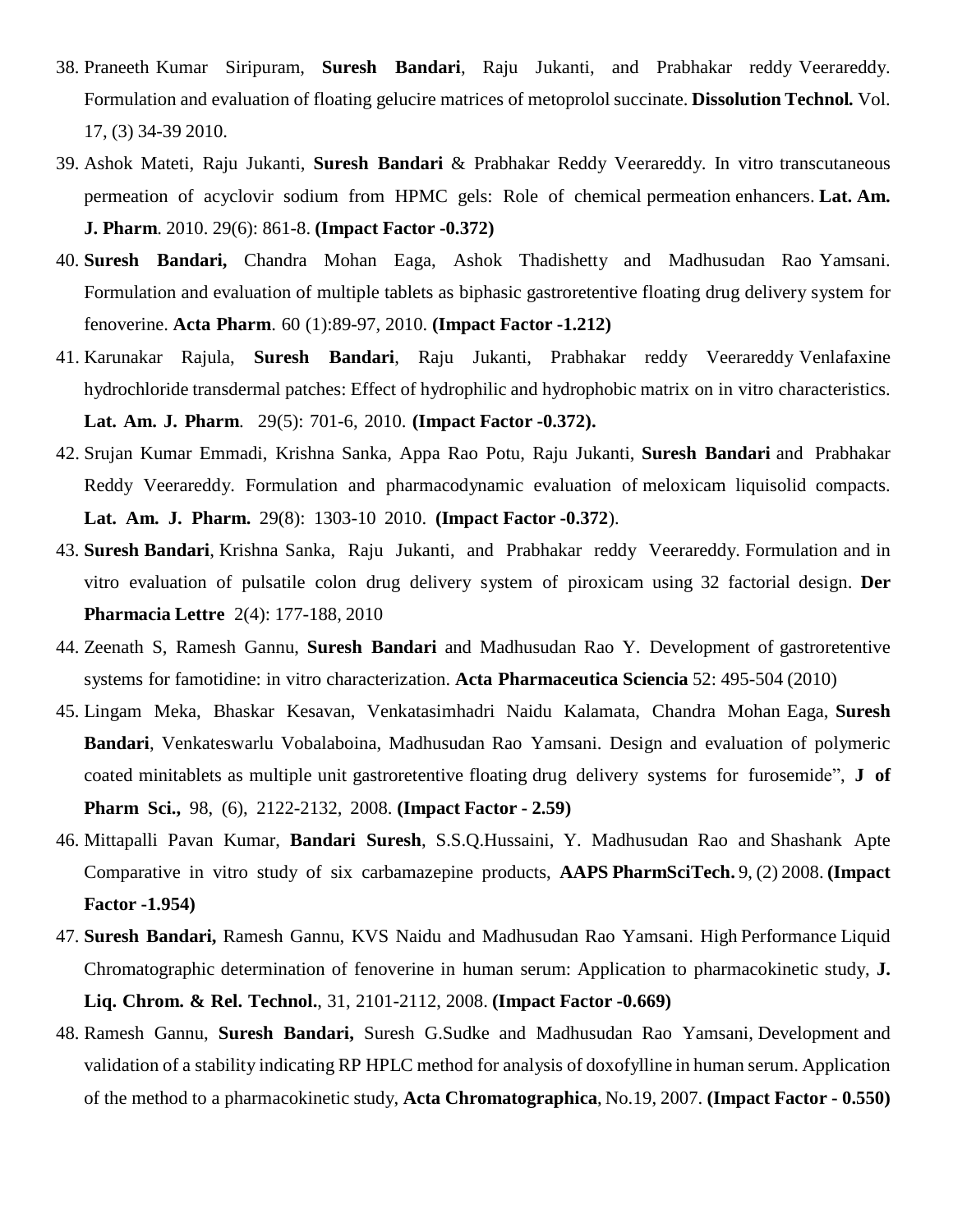- 49. K.P.R. Chowdary, **Bandari Suresh**, B. Sangeeta, G. Kamalakara Reddy, Design and evaluation of diltiazem Mucoadhesive tablets for oral controlled release, **Saudi Pharmaceutical Journal**, volume 11, No.
	- 4 October 2003. **(Impact Factor - 2.233)**
- 50. Krishna Sanka, **Suresh Bandari**, Raju Jukanti, and Prabhakar reddy Veerareddy. Formulation and optimization of colon specific microparticles of piroxicam using 3 2 factorial design. **Journal of Dispersion Science and Technology** 32:10, 1396-1403, 2011**(Impact Factor – 1.112)**

#### **PRESENTATIONS**

| S.             | Title of the Paper                      | Title of Conference              | Organised by                 | International/National/ |
|----------------|-----------------------------------------|----------------------------------|------------------------------|-------------------------|
| No             | presented                               | / Seminar                        |                              | State /University       |
| $\mathbf{1}$   | Development<br>of                       | Pharmaceutical                   | International                | International           |
|                | <b>Gastroretentive Sustained</b>        | Sciences<br>World                | Pharmaceutical               |                         |
|                | Release Drug Delivery                   | $22-25,$<br>Congress,            | Federation. (FIP)            |                         |
|                | System of Fenoverine: $In$              | April, 2007                      |                              |                         |
|                | vitro<br>and<br>in<br>vivo              |                                  |                              |                         |
|                | Evaluation                              |                                  |                              |                         |
| $\overline{2}$ | Solid<br>Self<br>Oral                   | 2011 AAPS Annual                 | American                     | International           |
|                | Emulsifying<br>Drug                     | Meeting<br>and                   | Association<br><sub>of</sub> |                         |
|                | Delivery<br>System<br>οf                | Exposition, October              | Pharmaceutical               |                         |
|                | Lercanidipine                           | 23-27, 2011                      | scientists                   |                         |
|                | Hydrochloride:                          |                                  |                              |                         |
|                | Formulation<br>and                      |                                  |                              |                         |
|                | Evaluation                              |                                  |                              |                         |
| 3              | based<br>Proliposome                    | 2011 AAPS Annual                 | American                     | International           |
|                | transdermal<br>for <sub>l</sub><br>gels | Meeting<br>and                   | Association of               |                         |
|                | improved bioavailability                | <b>Exposition</b> , October      | Pharmaceutical               |                         |
|                | Raloxifene<br>of                        | 23-27, 2011                      | scientists                   |                         |
|                | Hydrochloride                           |                                  |                              |                         |
| $\overline{4}$ | Solid<br>Exemestane                     | 3 <sup>rd</sup> World Congress   | Hyderabad,                   | International           |
|                | Dispersions:                            | Bioavailability<br>on            | OMICS Group,                 |                         |
|                | Enhancement<br>of                       | and Bioequivalence,              | Angeles,<br>Los              |                         |
|                | solubility<br>and                       | March 26-28, 2012                | CA, USA.                     |                         |
|                | permeability                            |                                  |                              |                         |
| 5              | Proliposomal Powders Of                 | $6^{\text{III}}$                 | $6^{\text{III}}$             | International           |
|                | Ketoprofen For Improved                 | Asian                            | AASP,                        |                         |
|                | Gastric Absorption And                  | Association<br>of                | Singapore                    |                         |
|                | Tolerance                               | Schools<br>of                    |                              |                         |
|                |                                         | Pharmacy                         |                              |                         |
|                |                                         | Conference,                      |                              |                         |
| 6              | Impact of<br>Medication                 | $6^{\text{III}}$<br><b>ISPOR</b> | International                | International           |
|                | <b>Diabetes</b><br>Adherence in         | Asia                             | Society<br>of                |                         |
|                | Mellitus<br>patients<br>with            | pacific Conference,              | Pharmaco                     |                         |
|                | Hypertension                            | Sep 6 - 9 Sep, 2014              | economics<br>and             |                         |
|                |                                         |                                  | <b>Outcomes</b>              |                         |
|                |                                         |                                  | research                     |                         |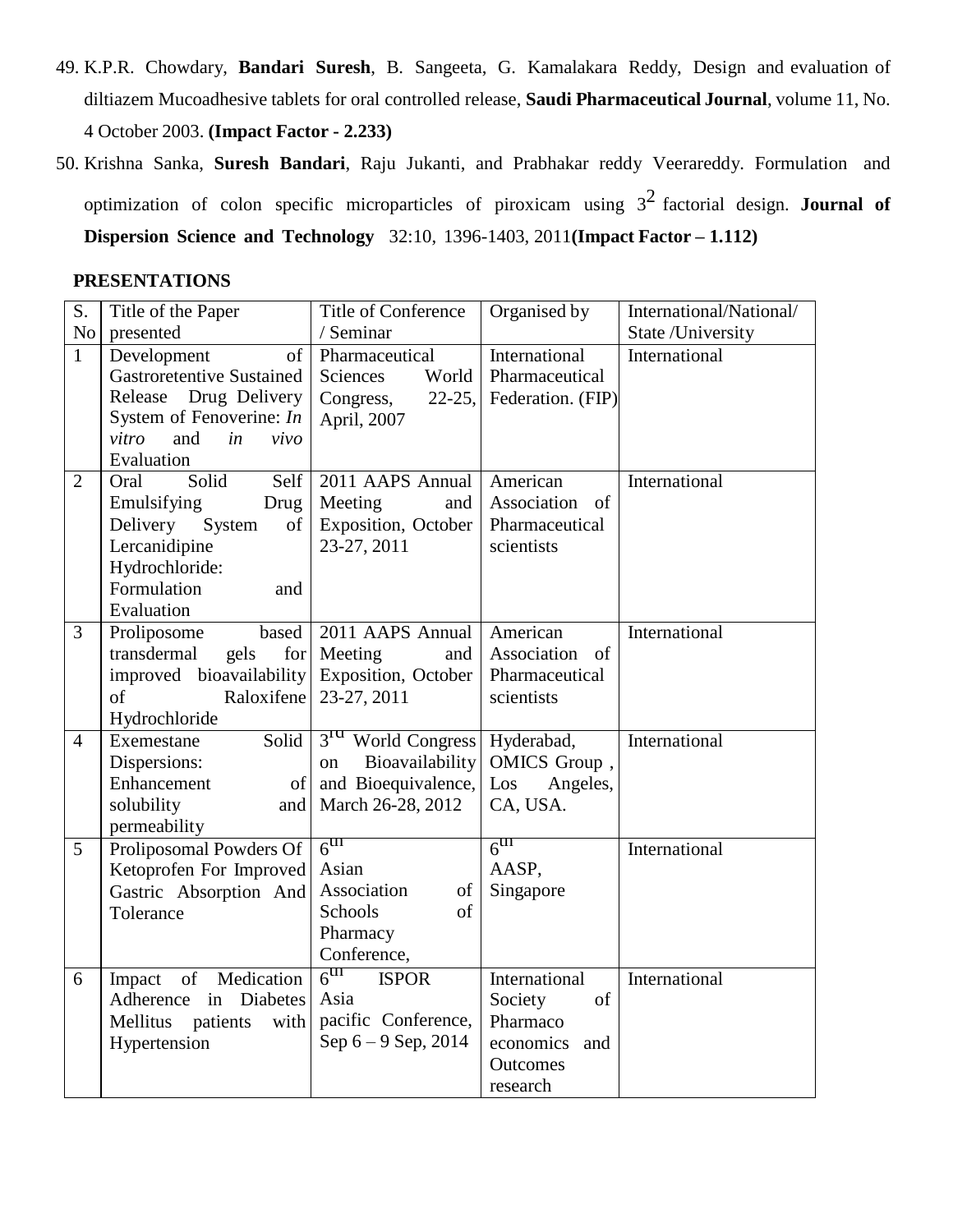#### **PERSONAL DETAILS**

**Date of Birth:**23.09.1978 **Languages:** English, Hindi and Telugu **Marital Status:** Married **Spouse Name:** K.Pavani M.Tech Ph.D, Comp Sci Engineering **Nationality:** Indian

**Children:** Anish Bandari (14 Years), Srihan Bandari (8 Years)

### **CONTACT DETAILS**

Dr. BANDARI SURESH M.Pharm., PhD Postdoctoral Research Associate, Pharmaceutics & Drug Delivery, School of Pharmacy, The University of Mississippi, Faser Hall, Oxford, MS, 38677, Mobile: +1 6623715522 E-mail: [reachbandari@gmail.com](mailto:reachbandari@gmail.com)

#### **REFERENCES**

**Prof. Michael A. Repka** Chair, Department of Pharmaceutics&Drug Delivery, The University of Mississippi, Oxford, MS -38677.

#### **Prof. Soumyajit Majumdar,**

Department of Pharmaceutics&Drug Delivery, Associate Dean, Research & Graduate studies The University of Mississippi, Oxford, MS -38677.

**M. Chandra Sekar,** R Ph., Ph D., FAPhA Professor,

College of Pharmacy

1000 N. Main Street University of Findlay Findlay, OH 45840 USA 4194345386 (o) Email: [sekar@findlay.edu](mailto:sekar@findlay.edu)